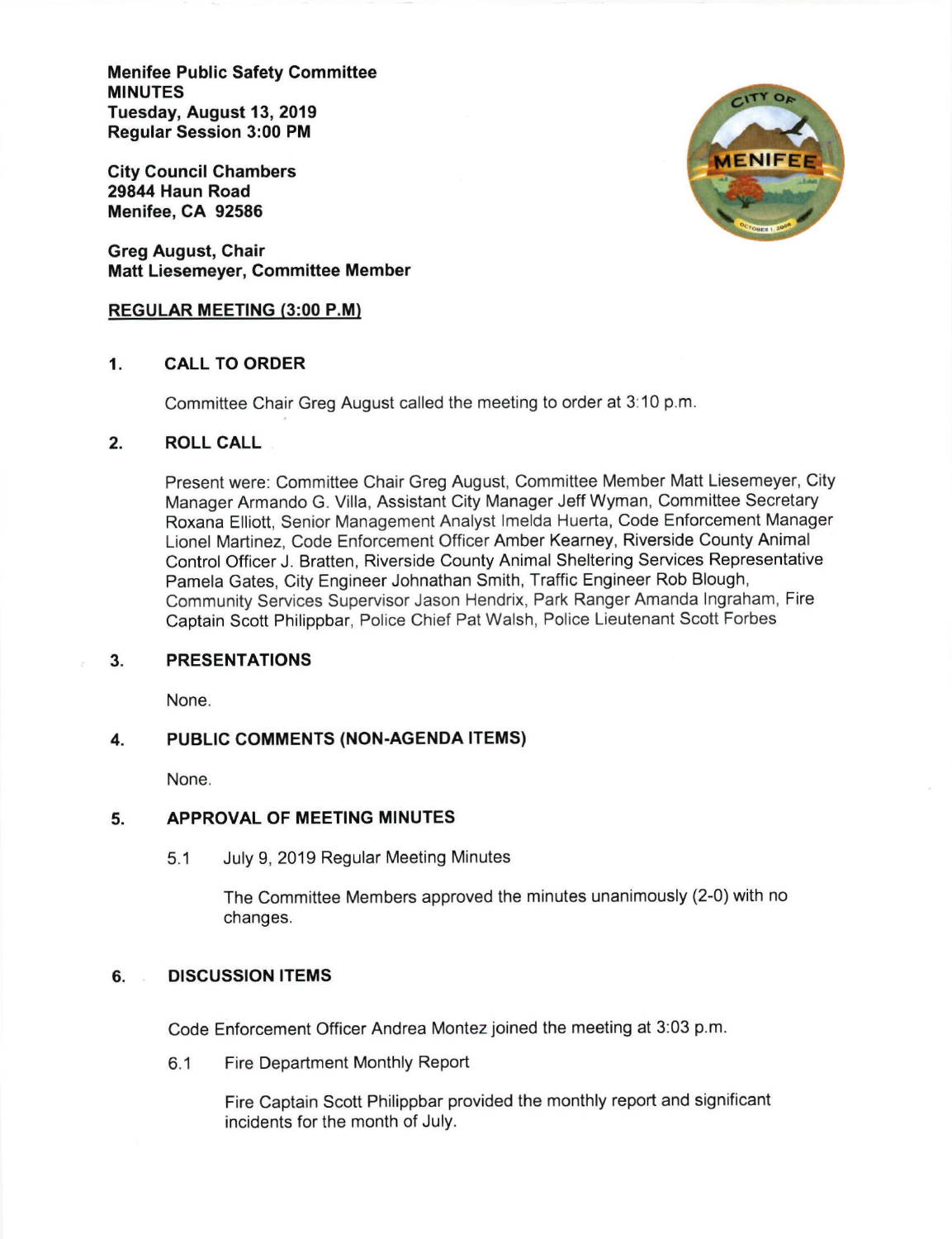Public Safety Committee Regular Meeting Minutes Tuesday, August 13, 2019 Page 2 of 3

> Committee Chair Greg August asked about a fire that took place at a residence near Murrieta Road and Sun City Boulevard. Fire Captain Philippbar provided information on the fire that took place.

6.2 Police Department Monthly Report

Police Lieutenant Scott Forbes presented the monthly statistics and cases of interest. Lieutenant Forbes reported on various station activities and events for the month of July.

6.3 Code Enforcement Oepartment Monthly Report

Code Enforcement Officer Amber Kearney provided the report for July.

Code Enforcement Manager Lionel Martinez introduced Andrea Montez as a new Code Enforcement Officer for the City of Menifee.

Committee Chair August discussed sewer disintegration in Sun City and suggested a process be implemented in order to assist residents in fixing the issues quickly and efficiently.

6.4 Animal Control Monthly Report

Building Official Colin McNie joined the meeting at 3:33 p.m

Animal Control Services- Animal Friends Of The Valley

Animal Control Officer J. Bratten distributed the July report and presented it to the committee.

Committee Member Matt Liesemeyer asked for any reports on major incidents.

Ms. Bratten reported on animal deaths due to animal traps that were not maintained.

Committee Chair August asked if coyotes were still an unresolved issue. Ms. Bratten reported on the issues with coyotes and advised on how to resolve the issue. Committee Chair August and Ms. Bratten discussed having another seminar for coyotes.

Building Official Colin McNie discussed the possibility of the City of Menifee increasing licensing rates for pets that are being used to breed-

Committee Member Liesemeyer suggested the item be brought to City Council for discussion.

Animal Sheltering Services- County of Riverside